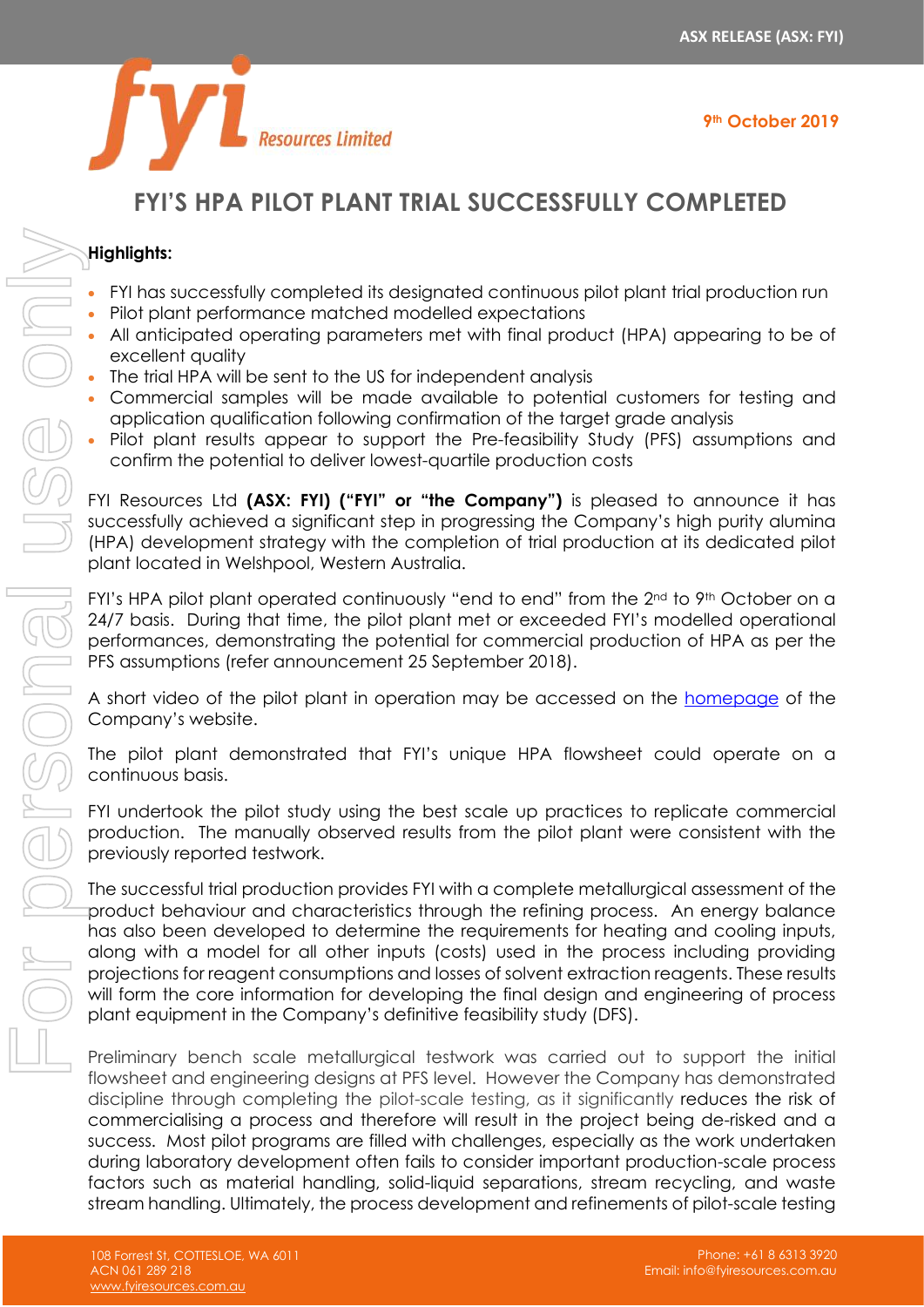



highlights the effectiveness or inefficiencies in the production process that may determine the success of a project.

**Commenting on the completion of trial production from the Company's pilot plant, FYI Managing Director, Roland Hill, said**: "We are really happy with the outcomes of our trial production run from our purpose-built HPA pilot plant. We continue to systematically progress the development of our HPA strategy towards the goal of commercial production of this ultra-pure, in demand product. To do that we needed not only to demonstrate our ability to produce an outstanding product, but also prove long‐term ability, consistency and capacity to supply HPA to the many interested offtake partners. The pilot plant results go a long way in validating this objective with the purpose of supplying, what market forecasters such as CRU point to, as an eight-fold increase in demand. Frightlights the effectiveness or inefficiencies in the production process that may determine<br>
Commenting on the completion of this production from the Company's pilot plant. Measure the success of order that successively

"Through completing the pilot plant trial, we have identified we can further optimise our process, which we expect to have benefit capital and operating cost in the DFS.

"With the trial production now successfully completed, we will progress to our next phase of project development being detailed customer engagement. Following receipt of final quality assessment, we will forward our manufactured product to groups that we have been speaking to regarding commercial sale arrangements."

## **For more information please contact:**

**Roland Hill** Managing Director Tel: +61 414 666 178 [roland.hill@fyiresources.com.au](mailto:roland.hill@fyiresources.com.au) **Simon Hinsley** Investor & Media Relations Tel: 0401 809 653 [simon@nwrcommunications.com.au](mailto:simon@nwrcommunications.com.au)

## **About FYI Resources Limited**

FYI's is positioning itself to be a significant producer of high purity alumina (4N or HPA) in the rapidly developing LED, electric vehicle, smartphone and television screen as well as other associated high-tech product markets.

The foundation of FYI's HPA strategy is the superior quality aluminous clay (kaolin) deposit at Cadoux and positive response that the feedstock has to the Company's innovative and integrated processing flowsheet utilising uncomplicated moderate temperature and atmospheric pressure technologies. The strategy's quality attributes combine resulting in world class HPA project potential.